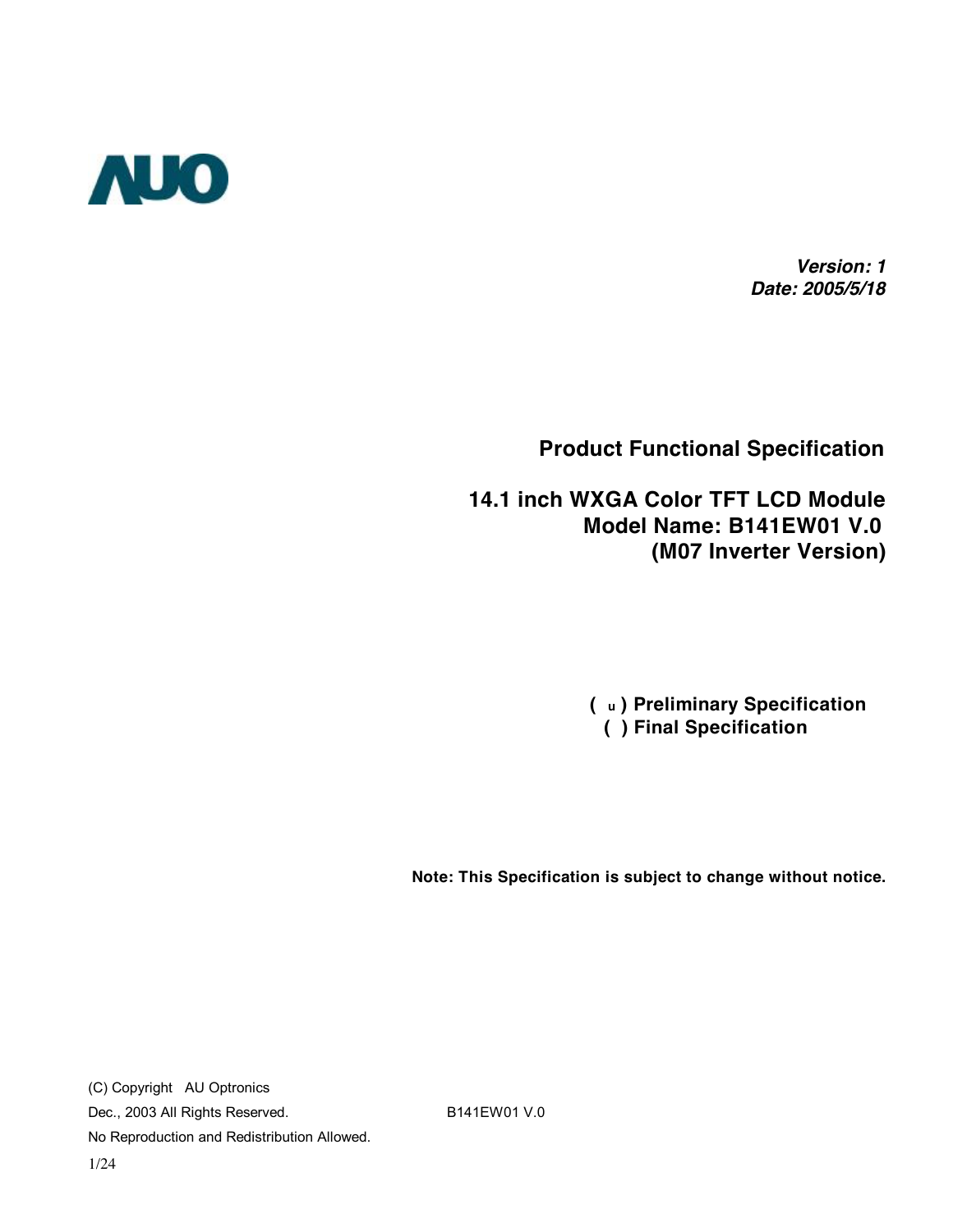# **Contents**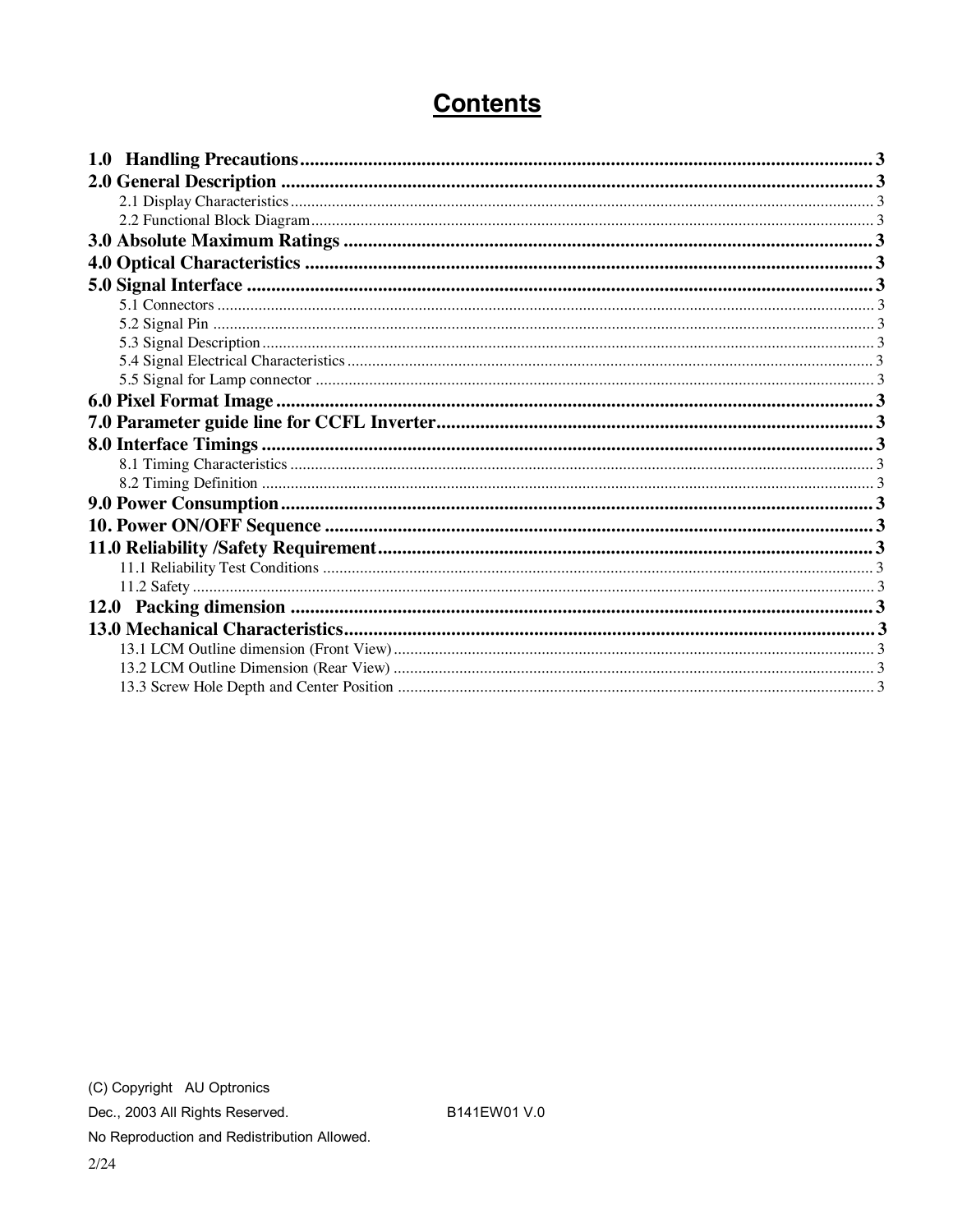# **II Record of Revision**

| Version and Date | Page  | Old description      | New Description              | Remark |
|------------------|-------|----------------------|------------------------------|--------|
| V.0 2005/3/2     | All   | <b>First Release</b> | <b>NA</b>                    |        |
| V.1 2005/5/20    | 21,22 | Old drawing          | Update inverter/Post drawing |        |
|                  |       |                      |                              |        |
|                  |       |                      |                              |        |
|                  |       |                      |                              |        |
|                  |       |                      |                              |        |
|                  |       |                      |                              |        |
|                  |       |                      |                              |        |
|                  |       |                      |                              |        |
|                  |       |                      |                              |        |
|                  |       |                      |                              |        |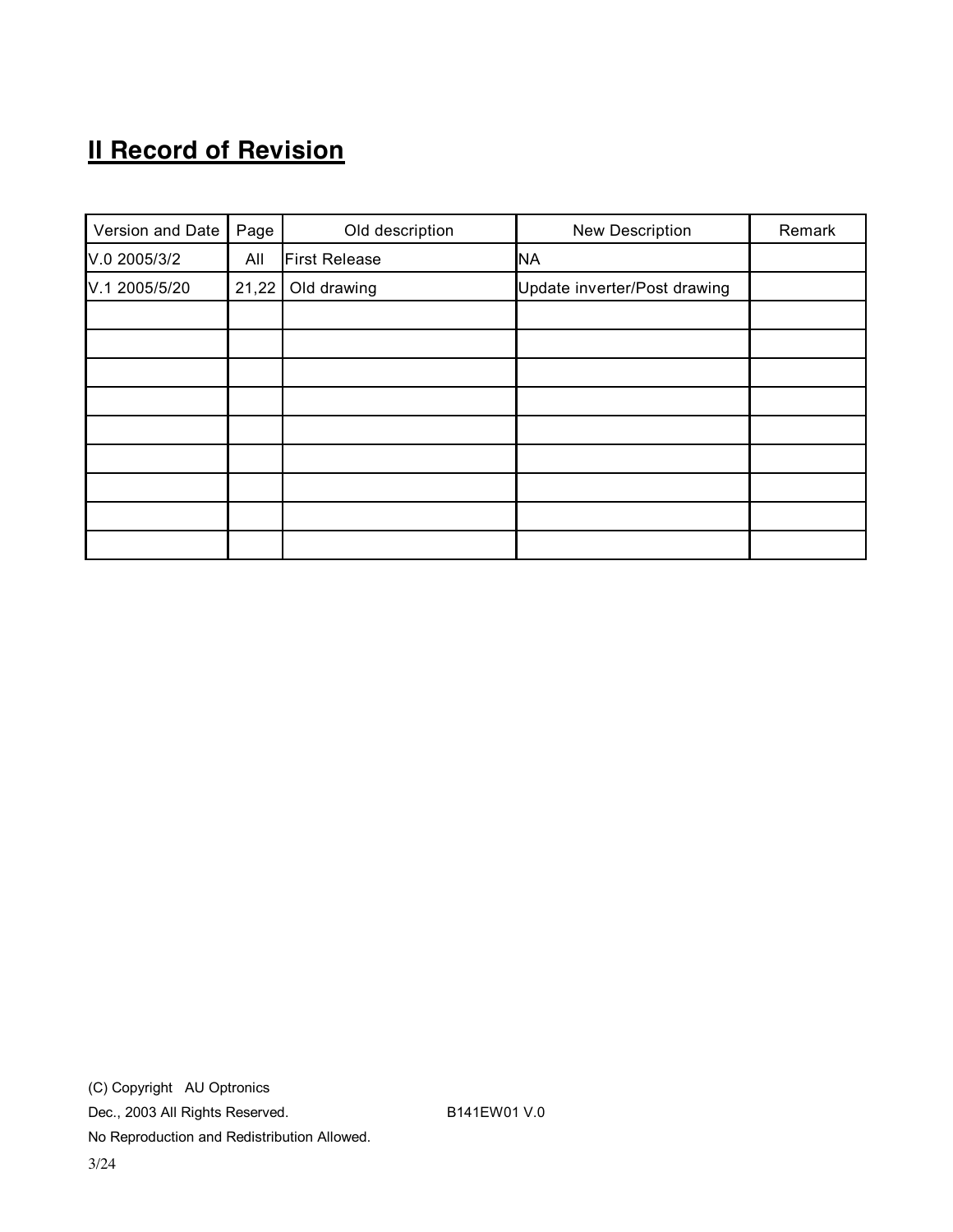# **1.0 Handling Precautions**

- 1) Do not press or scratch the surface harder than a HB pencil lead because the polarizers are very fragile and could be easily damaged.
- 2) Be sure to turn off power supply when inserting or disconnecting from input connector.
- 3) Wipe off water droplets or oil immediately. Long contact with the droplets may cause discoloration or spots.
- 4) When the panel surface is soiled, wipe it with absorbent cotton or other soft cloth.
- 5) Since the panel is made of glass, it may break or crack if dropped or bumped on hard surface.
- 6) Protect the module from static electricity and insure proper grounding when handling. Static electricity may cause damage to the CMOS Gate Array IC.
- 7) Do not disassemble the module.
- 8) Do not press the reflector sheet at the back of the module.
- 9) Avoid damaging the TFT module. Do not press the center of the CCFL Reflector when it was taken out from the packing container. Instead, press at the edge of the CCFL Reflector softly.
- 10) Do not rotate or tilt the signal interface connector of the TFT module when you insert or remove other connector into the signal interface connector.
- 11) Do not twist or bend the TFT module when installation of the TFT module into an enclosure (Notebook PC Bezel, for example). It should be taken into consideration that no bending/twisting forces are applied to the TFT module from outside when designing the enclosure. Otherwise the TFT module may be damaged.
- 12) Cold cathode fluorescent lamp in LCD contains a small amount of mercury. Please follow local regulations for disposal.
- 13) The LCD module contains a small amount of material that has no flammability grade, so it should be supplied by power complied with requirements of limited power source (2.11, IEC60950 or UL1950).
- 14) The CCFL in the LCD module is supplied with Limited Current Circuit (2.4, IEC60950 or UL1950). Do not connect the CCFL in Hazardous Voltage Circuit.

4/24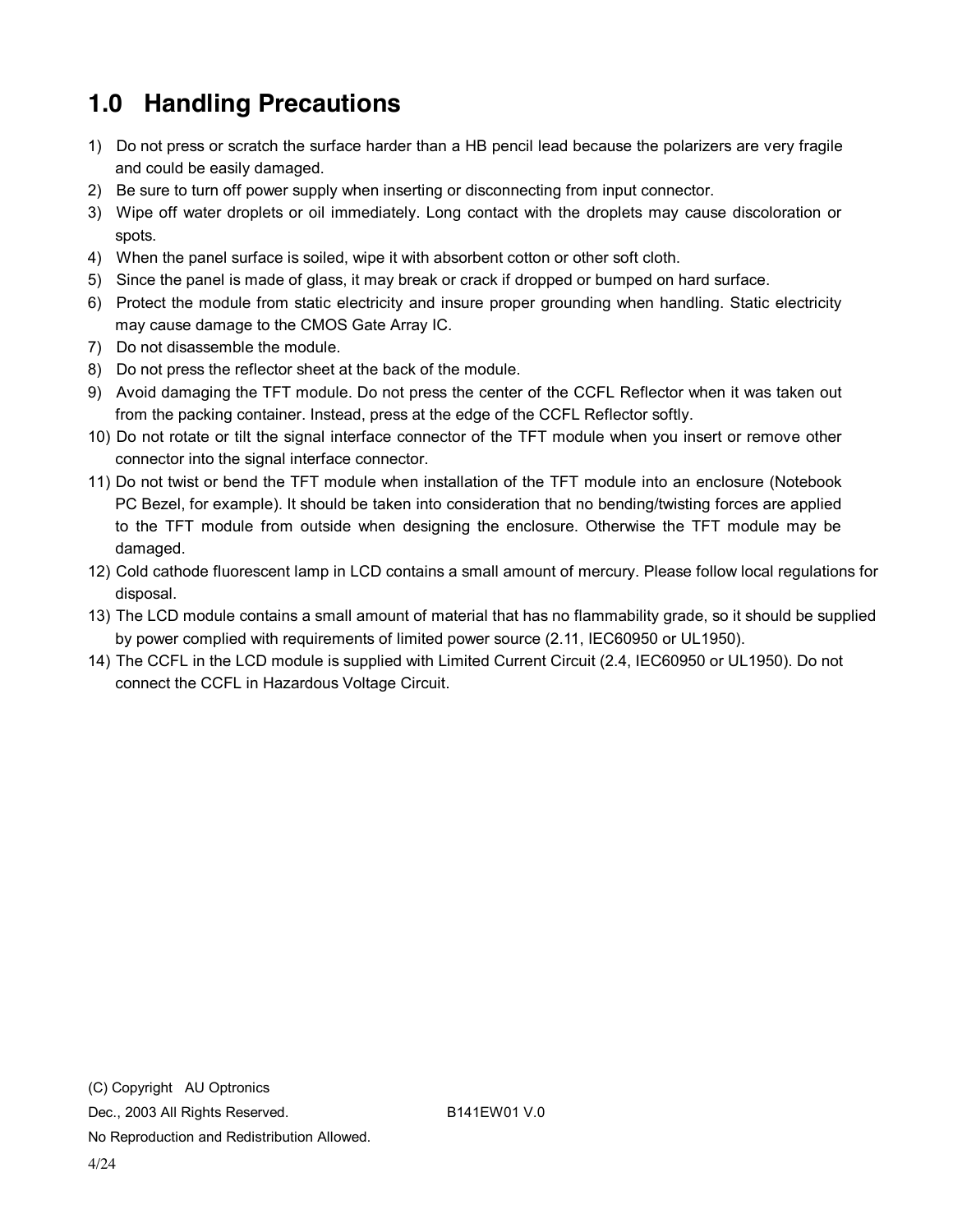# **2.0 General Description**

This specification applies to the 14.1 inch Color TFT/LCD Module B141EW01

This module is designed for a display unit of notebook style personal computer.

The screen format is intended to support the WXGA (1280(H) x 800(V)) screen and 262k colors (RGB 6-bits data driver).

All input signals are LVDS interface compatible.

This module does not contain an inverter card for backlight.

### **2.1 Display Characteristics**

The following items are characteristics summary on the table under 25 ℃ condition:

| <b>ITEMS</b>                                                | <b>Unit</b>                                              | <b>SPECIFICATIONS</b>                                                              |
|-------------------------------------------------------------|----------------------------------------------------------|------------------------------------------------------------------------------------|
| Screen Diagonal                                             | [mm]                                                     | 357.7 (14.1")                                                                      |
| <b>Active Area</b>                                          | [mm]                                                     | 303.36(H) x 189.6(V)                                                               |
| Pixels H x V                                                |                                                          | $1280(x3)$ x 800                                                                   |
| <b>Pixel Pitch</b>                                          | [mm]                                                     | 0.237                                                                              |
| <b>Pixel Arrangement</b>                                    |                                                          | R.G.B. Vertical Stripe                                                             |
| Display Mode                                                |                                                          | Normally White                                                                     |
| Typical White Luminance (CCFL=6.0mA)                        | $\lceil cd/m^2 \rceil$                                   | 185 Typ.(5 points average)                                                         |
| <b>Contrast Ratio</b>                                       |                                                          | 300: 1 Min, 350: 1 Typ                                                             |
| Response Time                                               | [msec]                                                   | 25 Typ.                                                                            |
| Nominal Input Voltage VDD                                   | [Volt]                                                   | $+3.3$ Typ.                                                                        |
| <b>Typical Power Consumption</b><br>(VDD line + VCFL line)  | [Watt]                                                   | 5.6 Watt (w/o Inverter)@ LCM circuit 1.6 Watt<br>(max.), B/L input 4.2 Watt (typ.) |
| Weight                                                      | [Grams]                                                  | 440g Max. (w/o Inverter)                                                           |
| <b>Physical Size</b>                                        | [mm]                                                     | 320 Max(W) x 206 Max.(H) x 5.5(D) Max.                                             |
| Electrical Interface                                        |                                                          | R/G/B Data, 3 Sync, Signals, Clock (4 pairs<br>LVDS)                               |
| <b>Support Color</b>                                        |                                                          | Native 262K colors (RGB 6-bit data driver)                                         |
| Surface treatment                                           |                                                          | Haze 25, hard coating 3H, AG                                                       |
| <b>Temperature Range</b><br>Operating<br>Storage (Shipping) | $\mathsf{I}^\circ\mathsf{C} \mathsf{I}$<br>$[^{\circ}C]$ | 0 to $+50$<br>$-25$ to $+65$                                                       |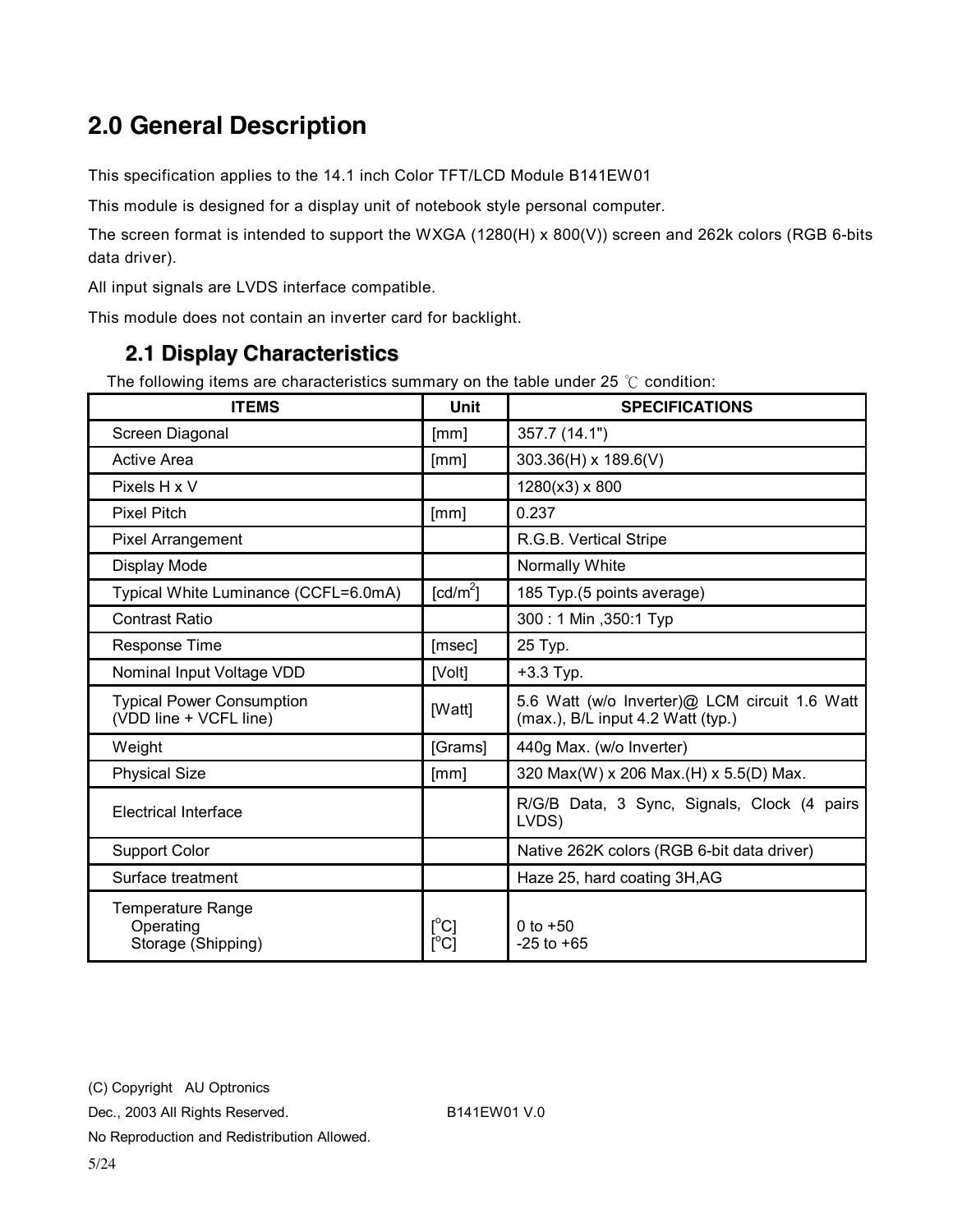## **2.2 Functional Block Diagram**

The following diagram shows the functional block of the 14.1 inches Color TFT/LCD Module:

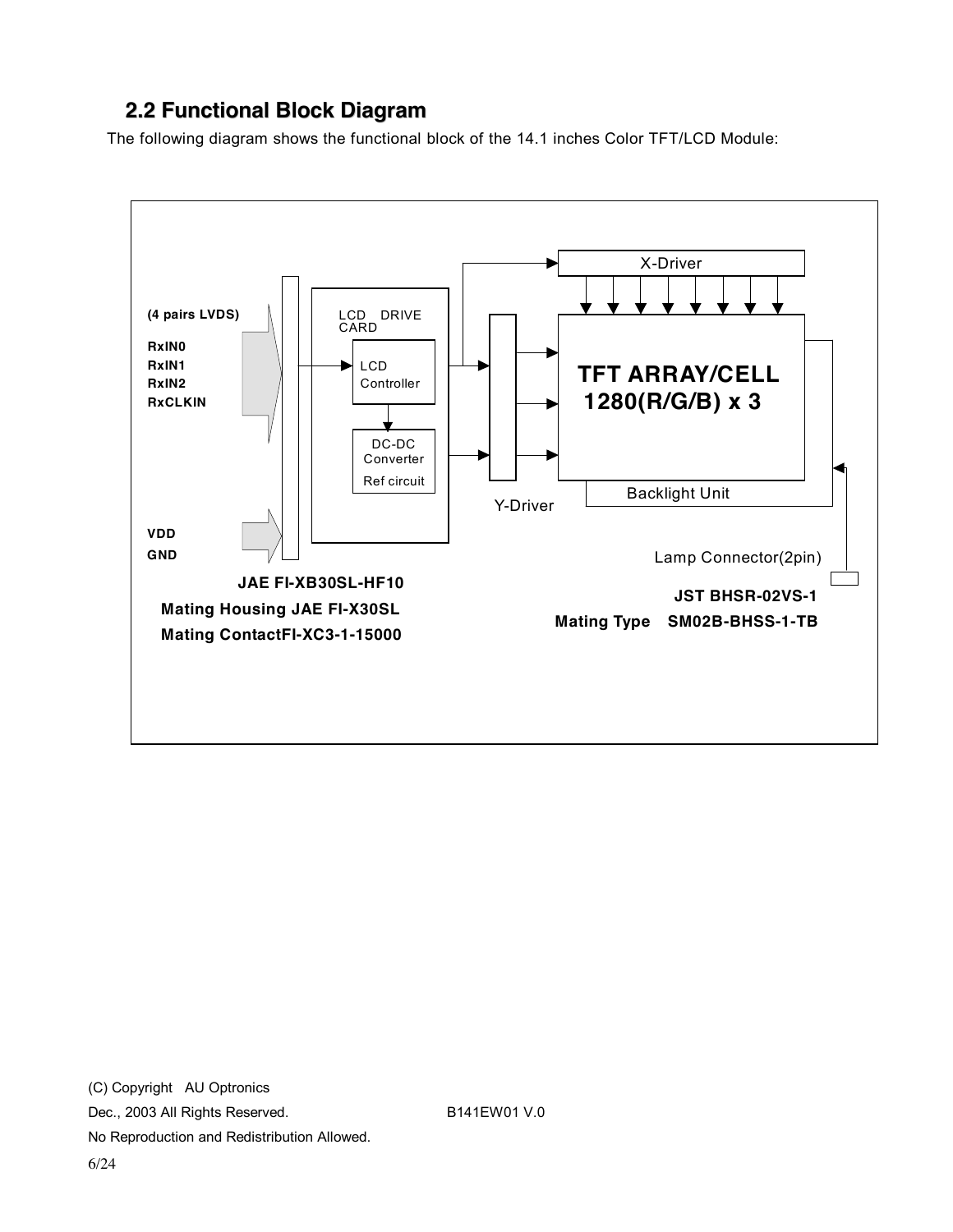# **3.0 Absolute Maximum Ratings**

| <b>Item</b>                  | Symbol      | Min          | <b>Max</b>     | <b>Unit</b>              | <b>Conditions</b> |
|------------------------------|-------------|--------------|----------------|--------------------------|-------------------|
| Logic/LCD Drive Voltage      | <b>VDD</b>  | $-0.3$       | $+4.0$         | [Volt]                   |                   |
| Input Voltage of Signal      | Vin         | $-0.3$       | $VDD+0.3$      | [Volt]                   |                   |
| <b>CCFL Current</b>          | <b>ICFL</b> | 2.5          | 7              | [mA] rms                 |                   |
| <b>CCFL Ignition Voltage</b> | Vs          |              | 1200           | <b>Vrms</b>              | Note 1            |
| <b>Operating Temperature</b> | <b>TOP</b>  | $\mathbf{0}$ | $+50$          | $\Gamma$ <sup>o</sup> Cl | Note 2            |
| <b>Operating Humidity</b>    | <b>HOP</b>  | 5            | 95             | [%RH]                    | Note 2            |
| Storage Temperature          | <b>TST</b>  | $-20$        | $+60$          | $\Gamma$ <sup>o</sup> Cl | Note 2            |
| <b>Storage Humidity</b>      | <b>HST</b>  | 5            | 95             | [%RH]                    | Note 2            |
| Vibration                    |             |              | 1.5Sin 10-500  | [G Hz]                   |                   |
| Shock                        |             |              | 220, 2,3 times | $[G \, ms]$              | Half sine wave    |

Absolute maximum ratings of the module is as following:

Note 1: Duration = 50msec

Note 2: Maximum Wet-Bulb should be 39℃ and No condensation.

#### **Wet bulb temperature chart**



Operating Range XXX

(C) Copyright AU Optronics

Dec., 2003 All Rights Reserved. B141EW01 V.0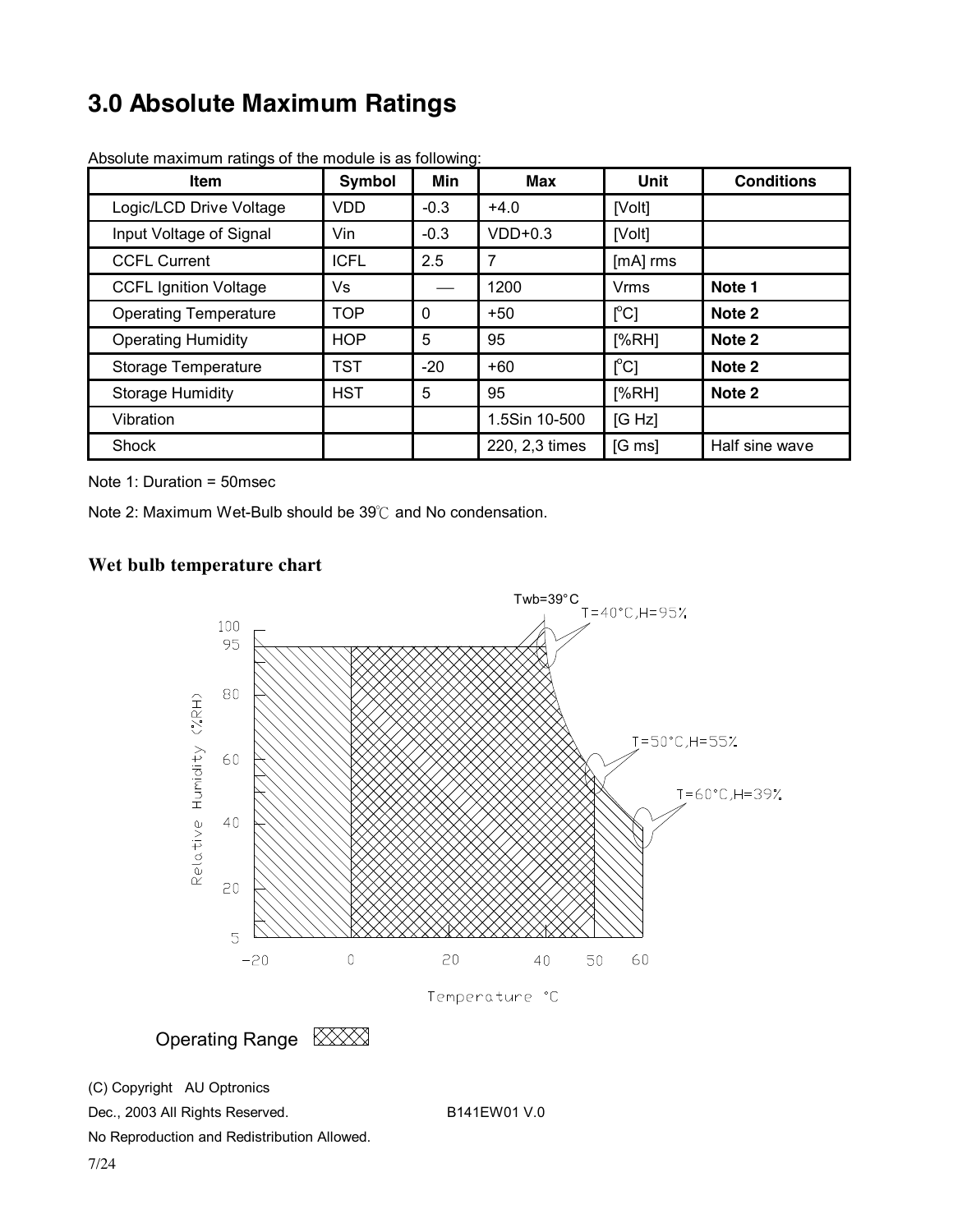$\boxtimes$  +  $\boxtimes$  +  $\boxtimes$ 

## Storage Range **4.0 Optical Characteristics**

| Item                                           | <b>Unit</b>            | <b>Conditions</b>  |         | Min.                     | Typ.  | Max.           | <b>Note</b> |
|------------------------------------------------|------------------------|--------------------|---------|--------------------------|-------|----------------|-------------|
|                                                |                        | Horizontal (Right) |         | 40                       | 45    |                |             |
| <b>Viewing Angle</b><br>$(CR = 10)$            |                        |                    | (Left)  | 40                       | 45    | $\blacksquare$ |             |
| CR: Contrast Ratio                             | [degrees]              | Vertical           | (Upper) | 15                       | 20    |                |             |
|                                                |                        |                    | (Lower) | 30                       | 35    |                |             |
| Uniformity                                     |                        | 5 Points           |         | L,                       |       | 1.2            | (1)         |
|                                                |                        | 13 Points          |         | $\blacksquare$           |       | 1.5            | (2)         |
| Contrast ratio (Center)                        |                        |                    |         | 300                      | 350   | $\blacksquare$ |             |
|                                                |                        | Rising             |         | $\overline{\phantom{0}}$ | 15    | 20             |             |
| Response Time                                  | [msec]                 | Falling            |         |                          | 10    | 15             |             |
|                                                |                        | Red x              |         | 0.550                    | 0.580 | 0.610          |             |
|                                                |                        | Red y              |         | 0.310                    | 0.340 | 0.370          |             |
|                                                |                        | Green x            |         | 0.280                    | 0.310 | 0.340          |             |
| <b>Color Chromaticity</b><br>Coordinates (CIE) |                        | Green y            |         | 0.520                    | 0.550 | 0.580          |             |
| (Normal view angle)                            |                        | Blue x             |         | 0.125                    | 0.155 | 0.185          |             |
|                                                |                        | Blue y             |         | 0.115                    | 0.145 | 0.175          |             |
|                                                |                        | White x            |         | 0.283                    | 0.313 | 0.343          |             |
|                                                |                        | White y            |         | 0.299                    | 0.329 | 0.359          |             |
| White Luminance<br>(CCFL 6.0mA)                | $\lceil cd/m^2 \rceil$ | 5 points average   |         | --                       | 185   | $\blacksquare$ | (1)         |
| Cross talk                                     | $\%$                   |                    |         | --                       | $---$ | 1.4            | (3)         |

Note (1): 5 points position (Display area: 303.36 mm x 189.6 mm)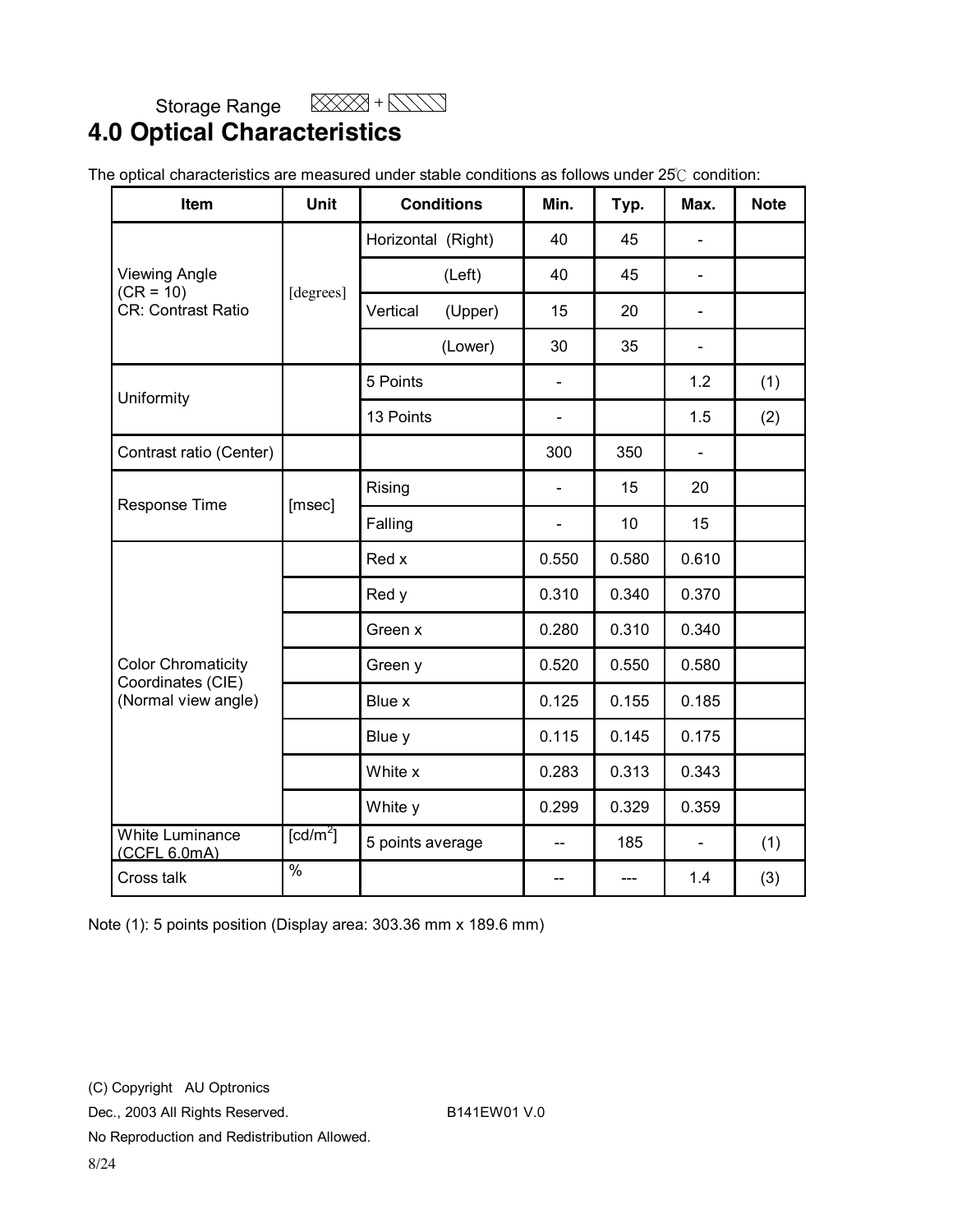

Note (2): 13 points position



Note (3): Definition of Cross Talk ( $D_{CT}$ )

 $D_{CT}$  = | Y<sub>B</sub> – Y<sub>A</sub> | / Y<sub>A</sub> × 100 (%)  $Y_A$  , $Y_B$  = (511,127) or (170,383) or (853,383) or (511,639) Where :  $Y_A$  = Luminance of measured location without darkest gray pattern (cd/m<sup>2</sup>)

 $Y_B$  = Luminance of measured location with darkest gray pattern (cd/m<sup>2</sup>)





(C) Copyright AU Optronics

Dec., 2003 All Rights Reserved. B141EW01 V.0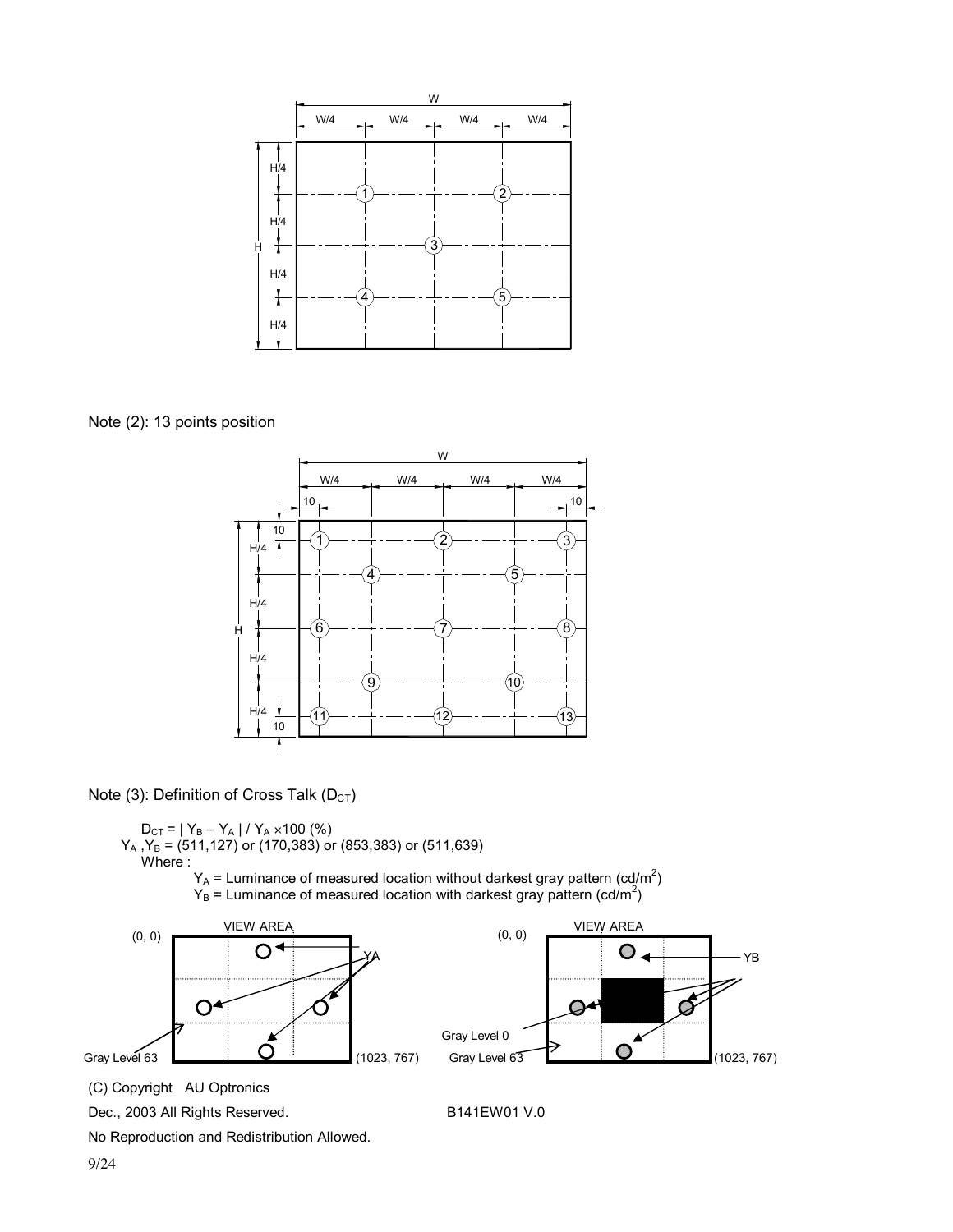# **5.0 Signal Interface**

### **5.1 Connectors**

Physical interface is described as for the connector on module.

These connectors are capable of accommodating the following signals and will be following components.

| <b>Connector Name / Designation</b> | For Signal Connector |
|-------------------------------------|----------------------|
| <b>Manufacturer</b>                 | <b>JAE</b>           |
| <b>Type / Part Number</b>           | FI-XB30SL-HF10       |
| <b>Mating Housing/Part Number</b>   | <b>FI-X30H</b>       |
| <b>Mating Contact/Part Number</b>   | FI-XC3-1-15000       |
|                                     |                      |
| <b>Connector Name / Designation</b> | For Lamp Connector   |
| <b>Manufacturer</b>                 | <b>JST</b>           |
| <b>Type / Part Number</b>           | <b>BHSR-02VS-1</b>   |
| <b>Mating Type / Part Number</b>    | SM02B-BHSS-1-TB      |

## **5.2 Signal Pin**

| Pin#           | <b>Signal Name</b> | Pin#            | <b>Signal Name</b>  |
|----------------|--------------------|-----------------|---------------------|
| 1              | <b>GND</b>         | $\overline{2}$  | <b>VDD</b>          |
| 3              | <b>VDD</b>         | 4               | $V_{EDID}$          |
| 5              | Aging              | 6               | CLK <sub>EDID</sub> |
| $\overline{7}$ | <b>DATAEDID</b>    | 8               | RxIN0-              |
| 9              | RxIN0+             | 10              | <b>GND</b>          |
| 11             | RxIN1-             | 12 <sub>2</sub> | RxIN1+              |
| 13             | <b>GND</b>         | 14              | RxIN2-              |
| 15             | RxIN2+             | 16              | <b>GND</b>          |
| 17             | RxCLKIN-           | 18              | RxCLKIN+            |
| 19             | <b>GND</b>         | 20              | <b>NC</b>           |
| 21             | <b>NC</b>          | 22              | <b>GND</b>          |
| 23             | <b>NC</b>          | 24              | NC                  |
| 25             | <b>GND</b>         | 26              | NC                  |
| 27             | <b>NC</b>          | 28              | <b>GND</b>          |
| 29             | <b>NC</b>          | 30              | <b>NC</b>           |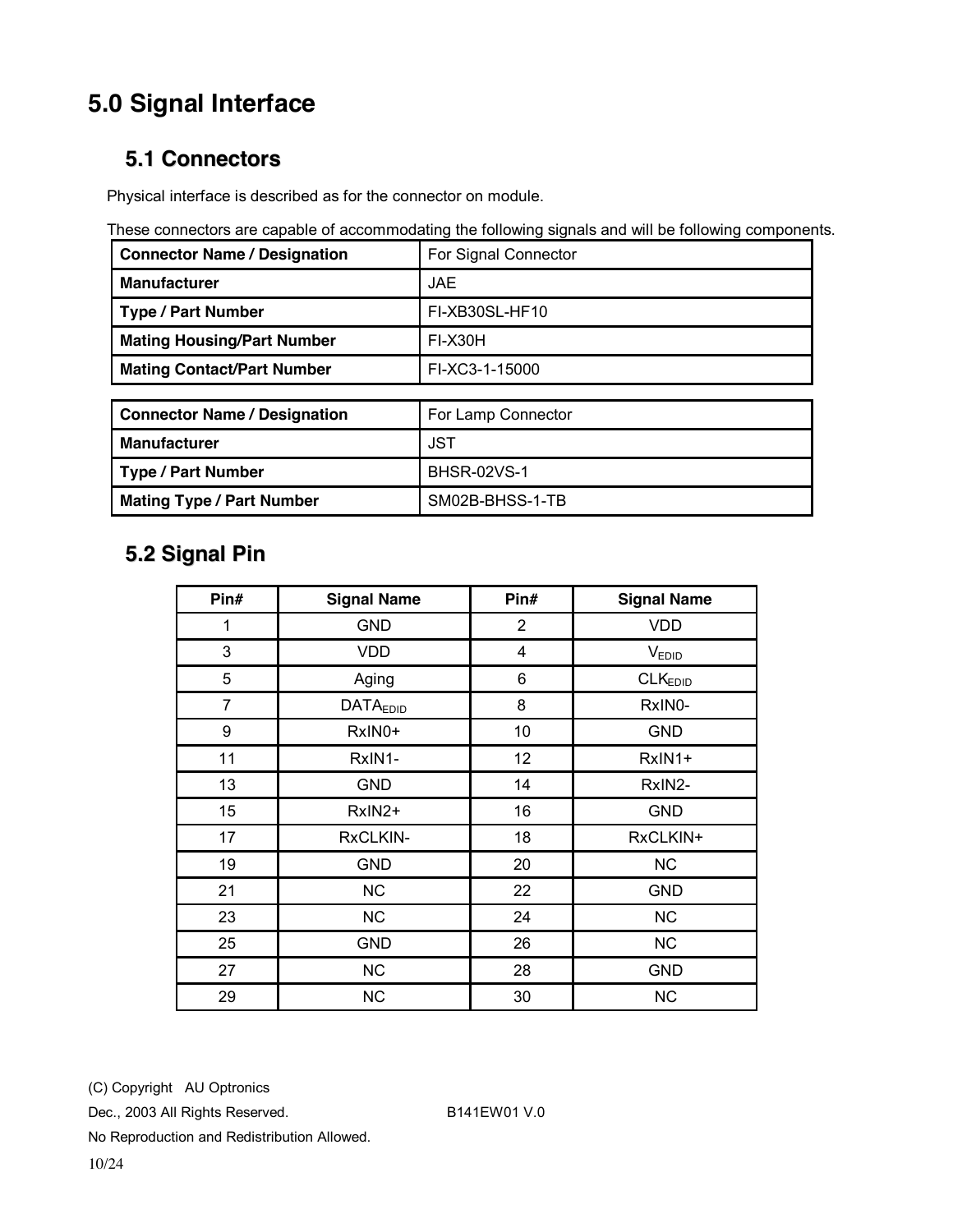### **5.3 Signal Description**

The module uses a LVDS receiver embedded in AUOs ASIC. LVDS is a differential signal technology for LCD interface and high-speed data transfer device.

| <b>Signal Name</b>  | <b>Description</b>                                              |
|---------------------|-----------------------------------------------------------------|
| V <sub>EDID</sub>   | +3.3V EDID Power                                                |
| CLK <sub>EDID</sub> | <b>EDID Clock Input</b>                                         |
| <b>DATAEDID</b>     | <b>EDID Data Input</b>                                          |
| RxIN0-, RxIN0+      | LVDS differential data input(Red0-Red5, Green0)                 |
| RxIN1-, RxIN1+      | LVDS differential data input(Green1-Green5, Blue0-Blue1)        |
| RxIN2-, RxIN2+      | LVDS differential data input(Blue2-Blue5, Hsync, Vsync, DSPTMG) |
| RxCLKIN-, RxCLKIN0+ | LVDS differential clock input                                   |
| <b>VDD</b>          | +3.3V Power Supply (Internal 2.5V logic operation)              |
| <b>GND</b>          | Ground                                                          |

**Note**: Input signals shall be in low status when VDD is off.

Internal circuit of LVDS inputs are as following.

| <b>Signal Name</b> | <b>Description</b>    |                                                             |
|--------------------|-----------------------|-------------------------------------------------------------|
| +RED5              | Red Data 5 (MSB)      | Red-pixel Data                                              |
| +RED4              | Red Data 4            | Each red pixel's brightness data consists of these 6 bits   |
| +RED3              | Red Data 3            | pixel data.                                                 |
| +RED2              | Red Data 2            |                                                             |
| +RED1              | Red Data 1            |                                                             |
| +RED0              | Red Data 0 (LSB)      |                                                             |
|                    | (Red-pixel Data)      |                                                             |
| +GREEN 5           | Green Data 5 (MSB)    | Green-pixel Data                                            |
| +GREEN 4           | Green Data 4          | Each green pixel's brightness data consists of these 6 bits |
| +GREEN 3           | Green Data 3          | pixel data.                                                 |
| +GREEN 2           | Green Data 2          |                                                             |
| +GREEN 1           | Green Data 1          |                                                             |
| +GREEN 0           | Green Data 0 (LSB)    |                                                             |
|                    | (Green-pixel Data)    |                                                             |
| +BLUE 5            | Blue Data 5 (MSB)     | <b>Blue-pixel Data</b>                                      |
| +BLUE 4            | Blue Data 4           | Each blue pixel's brightness data consists of these 6 bits  |
| +BLUE 3            | Blue Data 3           | pixel data.                                                 |
| +BLUE 2            | Blue Data 2           |                                                             |
| +BLUE 1            | <b>Blue Data 1</b>    |                                                             |
| +BLUE 0            | Blue Data 0 (LSB)     |                                                             |
|                    | (Blue-pixel Data)     |                                                             |
| -DTCLK             | <b>Data Clock</b>     | The typical frequency is 71.1 MHz. The signal is used to    |
|                    |                       | strobe the pixel data and DSPTMG signals. All pixel data    |
|                    |                       | shall be valid at the falling edge when the DSPTMG          |
|                    |                       | signal is high.                                             |
| <b>DSPTMG</b>      | <b>Display Timing</b> | This signal is stored at the falling edge of -DTCLK. When   |
|                    |                       | the signal is high, the pixel data shall be valid to be     |
|                    |                       | displayed.                                                  |

(C) Copyright AU Optronics

Dec., 2003 All Rights Reserved. B141EW01 V.0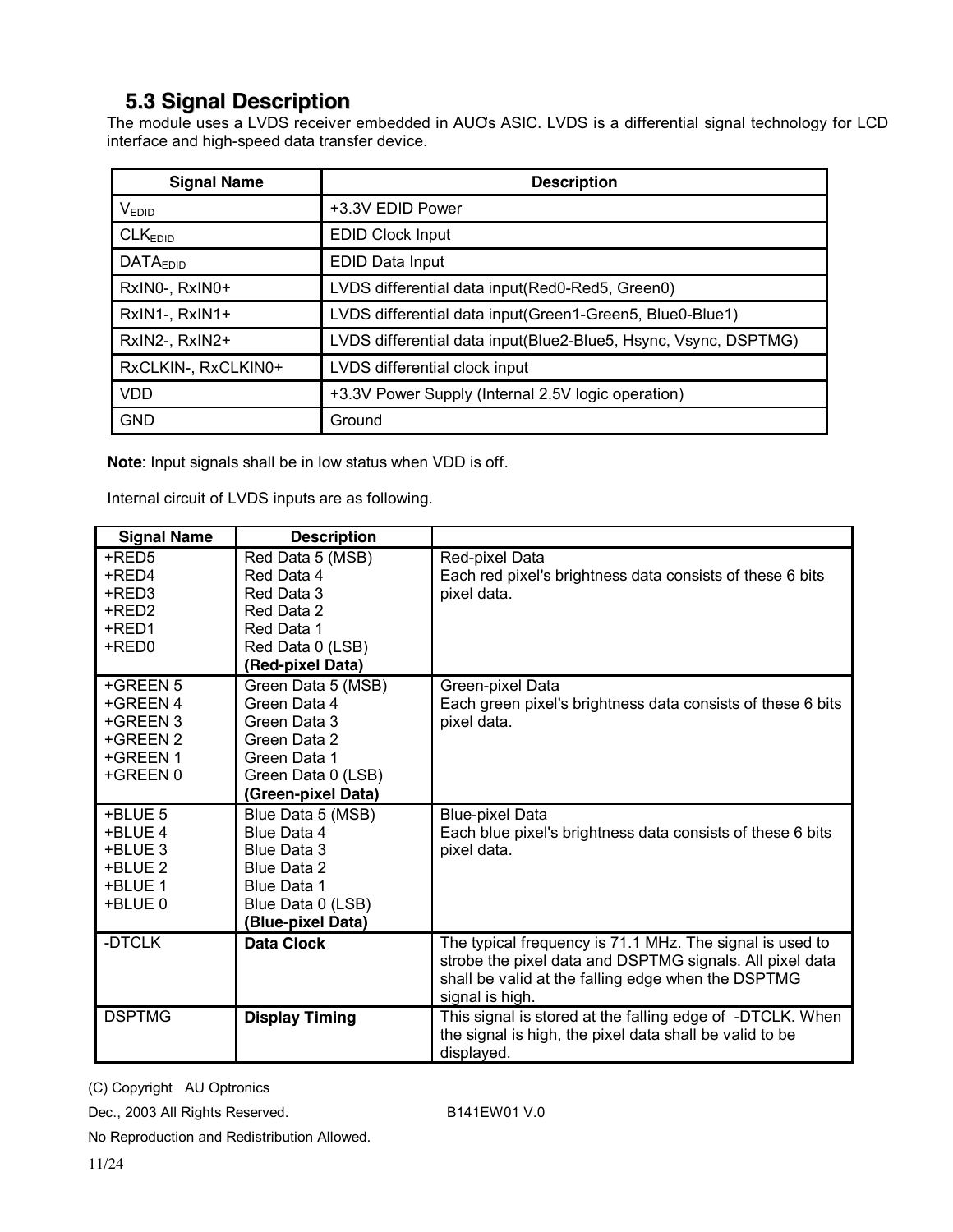| <b>VSYNC</b> | <b>Vertical Sync</b>   | <sup>1</sup> The signal is synchronized to -DTCLK. |
|--------------|------------------------|----------------------------------------------------|
| <b>HSYNC</b> | <b>Horizontal Sync</b> | The signal is synchronized to -DTCLK.              |

**Note:** Output signals from any system shall be low or Hi-Z state when VDD is off.

### **5.4 Signal Electrical Characteristics**

Input signals shall be in low status when VDD is off.

It is recommended to refer the specifications of SN75LVDS86DGG (Texas Instruments) in detail. Signal electrical characteristics are as follows;

| <b>Parameter</b> | <b>Condition</b>                              | Min    | Max | Unit |
|------------------|-----------------------------------------------|--------|-----|------|
| Vth              | Differential Input High<br>Voltage(Vcm=+1.2V) |        | 100 | [mV] |
| Vtl              | Differential Input Low<br>Voltage(Vcm=+1.2V)  | $-100$ |     | [mV] |

LVDS Macro AC characteristics are as follows:

|                       | Min.    | Max.  |
|-----------------------|---------|-------|
| Clock Frequency (F)   | 60.7MHz | 85MHz |
| Data Setup Time (Tsu) | 600ps   |       |
| Data Hold Time (Thd)  | 600ps   |       |



#### **5.5 Signal for Lamp connector**

| Pin # | <b>Signal Name</b> |
|-------|--------------------|
|       | Lamp High Voltage  |

(C) Copyright AU Optronics

Dec., 2003 All Rights Reserved. B141EW01 V.0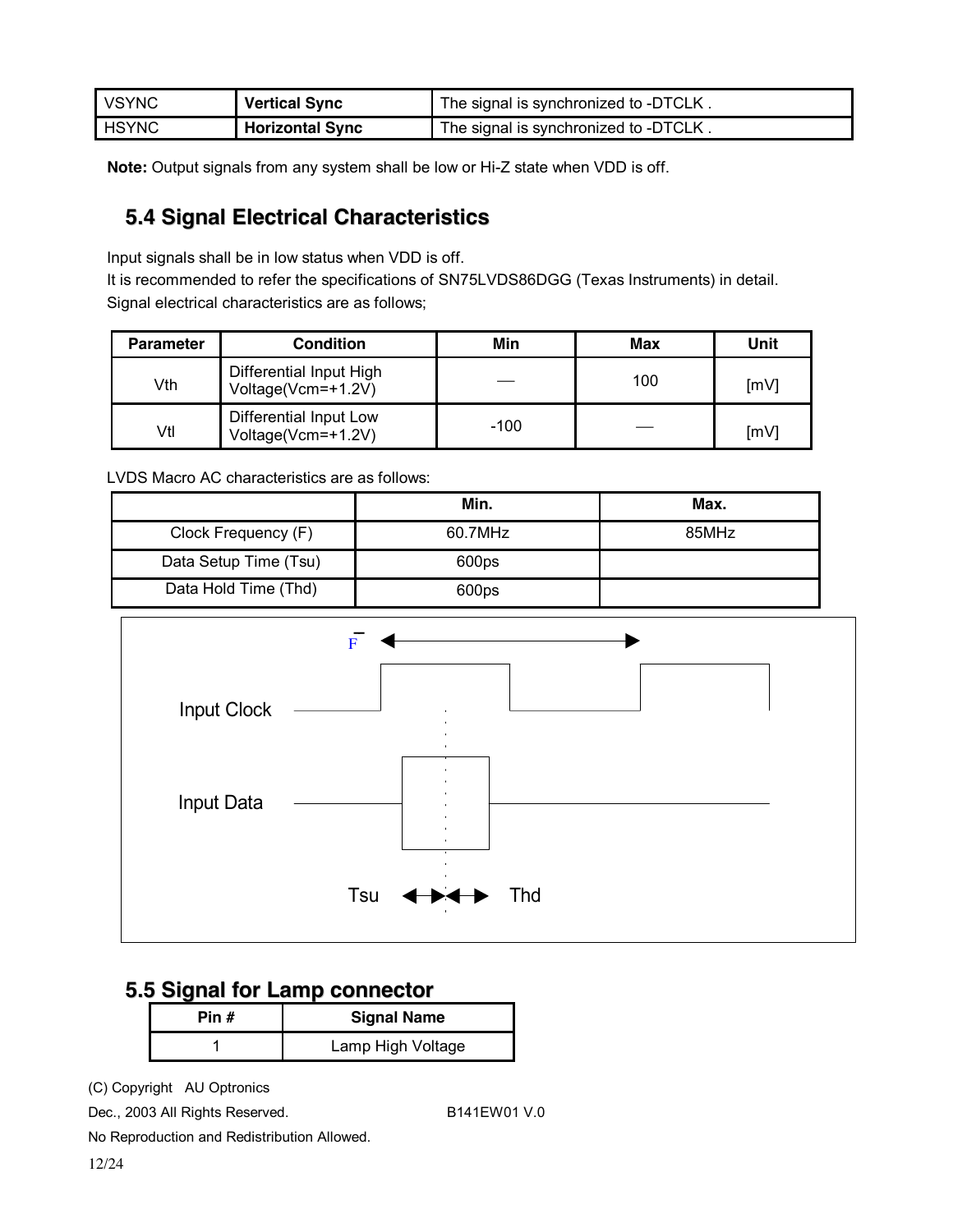| Lamp Low Voltage |
|------------------|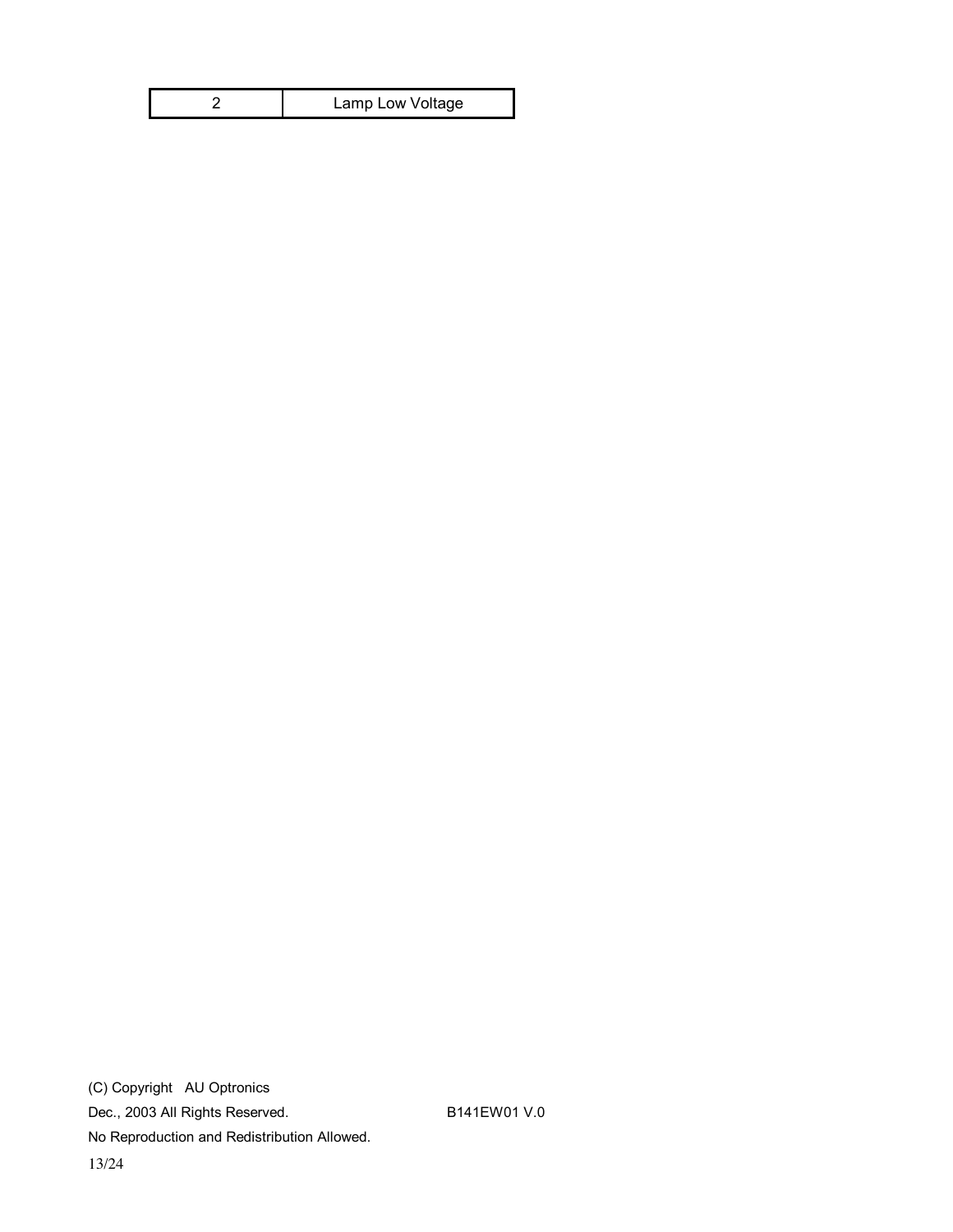# **6.0 Pixel Format Image**

|            |         | 0 |         | $\mathbf{1}$ |     |                |   | 1278 1279      |   |               |              |  |
|------------|---------|---|---------|--------------|-----|----------------|---|----------------|---|---------------|--------------|--|
| 1st Line   | R       |   | $G$ B R |              | G B |                | R |                |   | $G$ B R $G$ B |              |  |
|            |         |   |         |              |     | $\blacksquare$ |   |                |   |               |              |  |
|            |         |   |         |              |     |                |   |                |   |               |              |  |
|            |         |   |         |              |     |                |   |                |   |               |              |  |
|            |         |   |         |              |     |                |   |                |   |               |              |  |
|            |         |   |         |              |     |                |   |                |   |               |              |  |
|            |         |   |         |              |     |                |   | $\blacksquare$ |   |               | $\mathbf{I}$ |  |
|            |         |   |         |              |     | $\mathbf{I}$   |   |                |   |               |              |  |
| 800th Line | R G B R |   |         |              | G B |                | R | G              | B |               | $R$ G B      |  |

Following figure shows the relationship of the input signals and LCD pixel format.

# **7.0 Parameter guide line for CCFL Inverter**

| <b>Parameter</b>                          | Min | <b>DP-1</b> | Max  | <b>Units</b>       | <b>Condition</b>                   |
|-------------------------------------------|-----|-------------|------|--------------------|------------------------------------|
| White Luminance<br>5 points average       | 170 | 185         |      | $\text{[cd/m}^2$ ] | $(Ta=25^{\circ}C)$                 |
| CCFL current (ICFL)                       | 2.5 | 6.0         | 7.0  | $[mA]$ rms         | $(Ta=25^{\circ}C)$ (Note 2)        |
| <b>CCFL Frequency (FCFL)</b>              | 50  | 60          | 65   | [KHz]              | $(Ta=25^{\circ}C)$ (Note 3)        |
| CCFL Ignition Voltage (Vs)                |     | 1000        | 1200 | [Volt] rms         | $(Ta=25^{\circ}\text{C})$ (Note 4) |
| <b>CCFL Voltage (Reference)</b><br>(VCFL) |     | 650         |      | [Volt] rms         | $(Ta=25^{\circ}C)$ (Note 5)        |
| <b>CCFL Power consumption</b><br>(PCFL)   |     | 4.2         |      | [Watt]             | $(Ta=25^{\circ}C)$ (Note 5)        |

**Note 1**: DP-1 are AUO recommended Design Points.

(C) Copyright AU Optronics

Dec., 2003 All Rights Reserved. B141EW01 V.0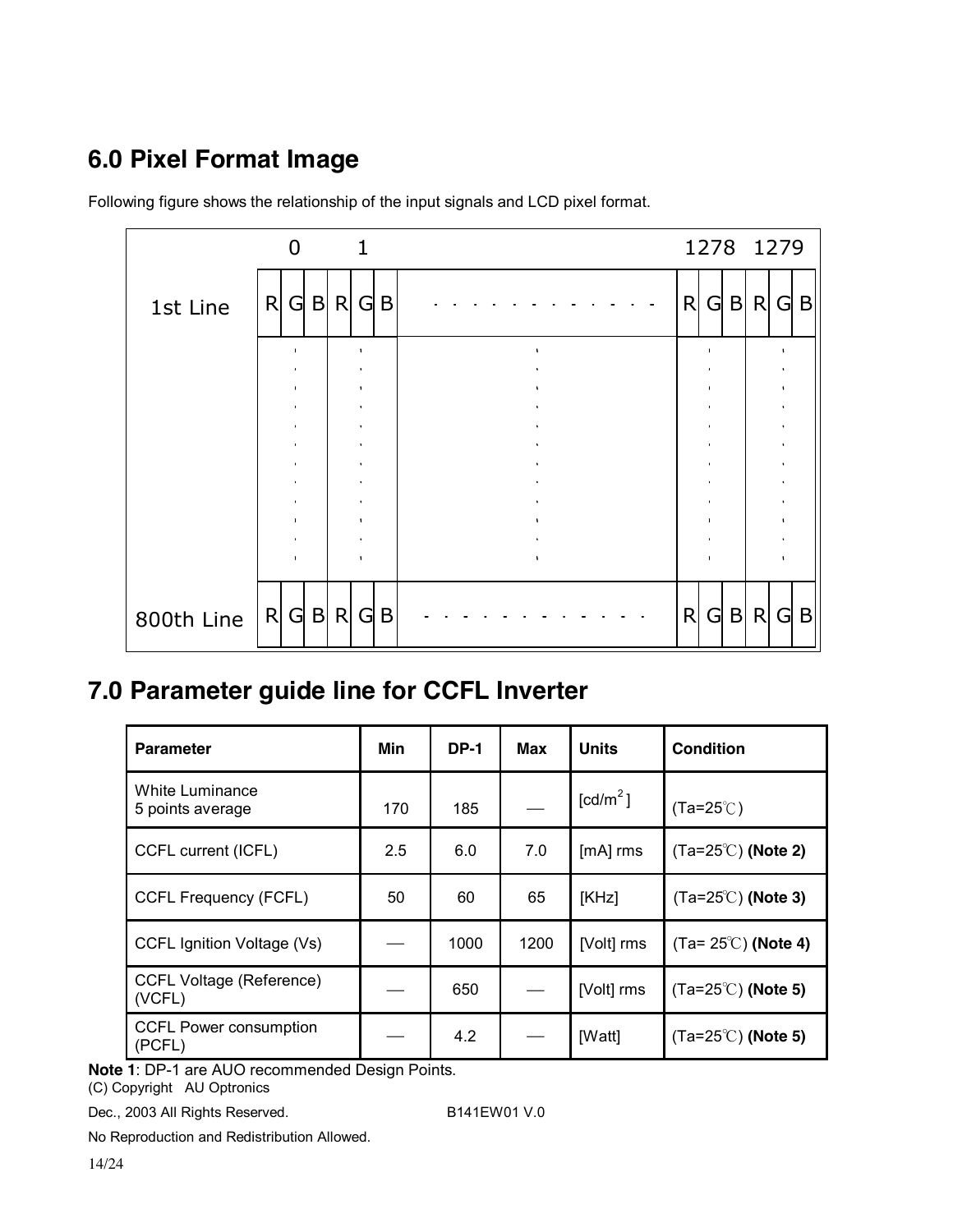\*1 All of characteristics listed are measured under the condition using the AUO Test inverter.

\*2 In case of using an inverter other than listed, it is recommended to check the inverter carefully. Sometimes, interfering noise stripes appear on the screen, and substandard luminance or flicker at low power may happen.

\*3 In designing an inverter, it is suggested to check safety circuit ver carefully. Impedance of CCFL, for instance, becomes more than 1 [M ohm] when CCFL is damaged.

\*4 Generally, CCFL has some amount of delay time after applying start-up voltage. It is recommended to keep on applying start-up voltage for 1 [Sec] until discharge.

\*5 The CCFL inverter operating frequency must be carefully chosen so that no interfering noise stripes on the screen were induced.

\*6 Reducing CCFL current increases CCFL discharge voltage and generally increases CCFL discharge frequency. So all the parameters of an inverter should be carefully designed so as not to produce too much leakage current from high-voltage output of the inverter.

**Note 2**: It should be employed the inverter, which has "Duty Dimming", if ICCFL is less than 4mA.

- **Note 3**: The CCFL inverter operating frequency should be carefully determined to avoid interference between inverter and TFT LCD.
- Note 4: The inverter open voltage should be designed larger than the lamp starting voltage at T=0°C, otherwise backlight may be blinking for a moment after turning on or not be able to turn on. The open voltage should be measured after ballast capacitor. If an inverter has shutdown function it should keep its open voltage. for longer than 1 second even if lamp connector is open.
- **Note 5**: Calculator value for reference (ICFL×VCFL=PCFL)

### 8.0 Interface Timings

Basically, interface timings should match 1280x800 /60Hz manufacturing guideline timing.

| Symbol        | <b>Description</b>      | Min   | <b>Typ</b> | Max   | <b>Unit</b> |
|---------------|-------------------------|-------|------------|-------|-------------|
| <b>DOTCLK</b> | <b>DOTCLK Frequency</b> | (TBD) | 68.9       | (TBD) | [MHz]       |
| <b>TCLOCK</b> | DOTCLK cycle time       | (TBD) | 12         | (TBD) | [nsec]      |
| Тн            | X total time            |       | 1408       |       | [tck]       |
| <b>THD</b>    | X active time           |       | 1280       |       | $[$ tck $]$ |
| Тнв           | X blank time            |       | 128        |       | $[$ tck $]$ |
| Tv            | Y total time            |       | 816        |       | [tx]        |
| <b>TVD</b>    | Y active time           |       | 800        |       | [tx]        |
| Vsync         | Frame rate              |       | 60         |       | [Hz]        |

#### **8.1 Timing Characteristics**

**Note:** DE mode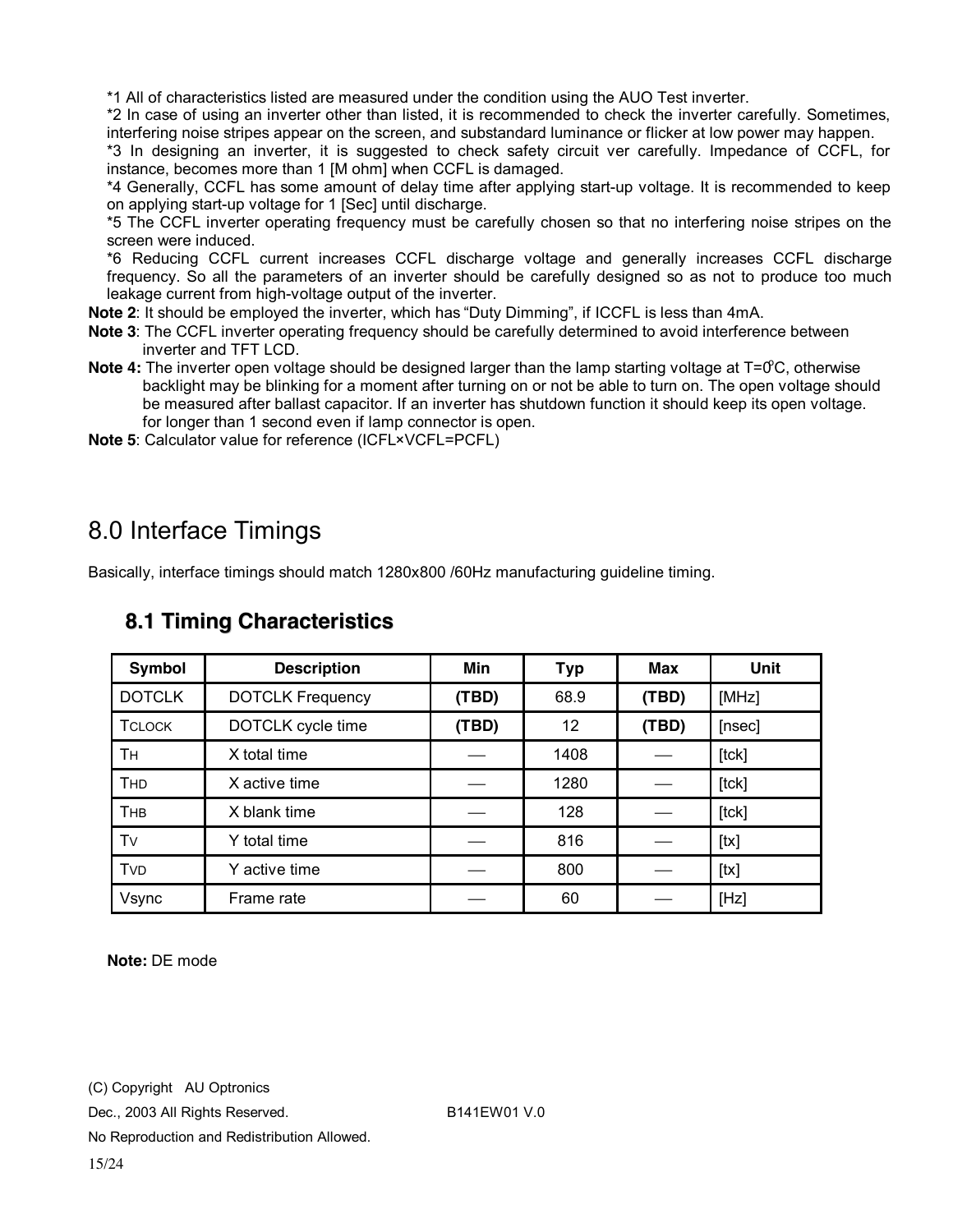## **8.2 Timing Definition**

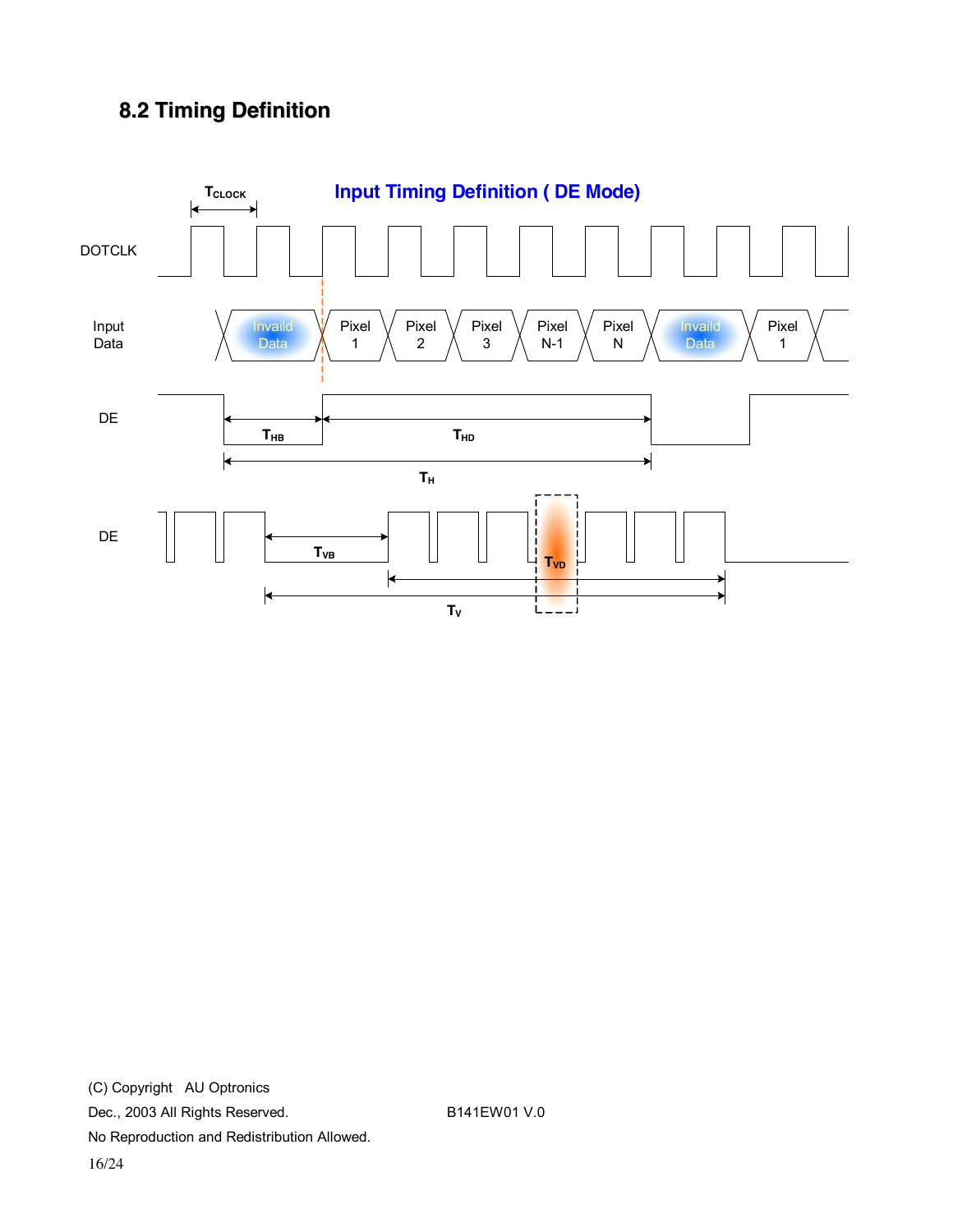# **9.0 Power Consumption**

| <b>Symbol</b>                                      | <b>Parameter</b>                                                               | Min | <b>Typ</b> | <b>Max</b> | <b>Units</b>  | <b>Condition</b>                       |
|----------------------------------------------------|--------------------------------------------------------------------------------|-----|------------|------------|---------------|----------------------------------------|
| <b>Module</b>                                      |                                                                                |     |            |            |               |                                        |
| <b>VDD</b>                                         | Logic/LCD<br>Drive<br>Voltage                                                  | 3.0 | 3.3        | 3.6        | [Volt]        | Load Capacitance 20uF                  |
| <b>PDD</b>                                         | <b>VDD Power</b>                                                               |     | 1.6        |            | [Watt]        |                                        |
| PDD Max                                            | VDD Power max                                                                  |     | (TBD)      |            | [Watt]        | Max Pattern (Note)                     |
| <b>IDD</b>                                         | <b>IDD Current</b>                                                             |     | (TBD)      |            | mA            | 64 Grayscale Pattern                   |
| <b>IDD Max</b>                                     | <b>IDD Current max</b>                                                         |     | (TBD)      |            | mA            | Vertical stripe line Pattern<br>(Note) |
| VDDrp                                              | Allowable<br>Logic/LCD<br><b>Drive</b><br>Ripple Voltage                       |     |            | 100        | [mV]<br>p-p   |                                        |
| <b>VDDns</b>                                       | Allowable<br>Logic/LCD<br><b>Drive</b><br><b>Ripple Noise</b>                  |     |            | 100        | [mV]<br>p-p   |                                        |
| Lamp                                               |                                                                                |     |            |            |               |                                        |
| <b>ICFL</b>                                        | <b>CCFL current</b>                                                            | 2.5 | 6.0        | 7.0        | [mA]<br>rms   | $(Ta=25^{\circ}C)$                     |
| <b>VCFL</b>                                        | <b>CCFL</b><br>Voltage<br>(Reference)                                          |     | 650        |            | [Volt]<br>rms | $(Ta=25^{\circ}C)$                     |
| <b>PCFL</b>                                        | <b>CCFL</b><br>Power<br>consumption                                            |     | 4.2        |            | [Watt]        | $(Ta=25^{\circ}C)$                     |
| <b>Power</b><br><b>Total</b><br><b>Consumption</b> | 5.6 Watt (w/o Inverter,)@LCM circuit 1.6 Watt (max.), B/L input 4.2 Watt(typ.) |     |            |            |               |                                        |

Input power specifications are as follows;

**Note: VDD=3.3V**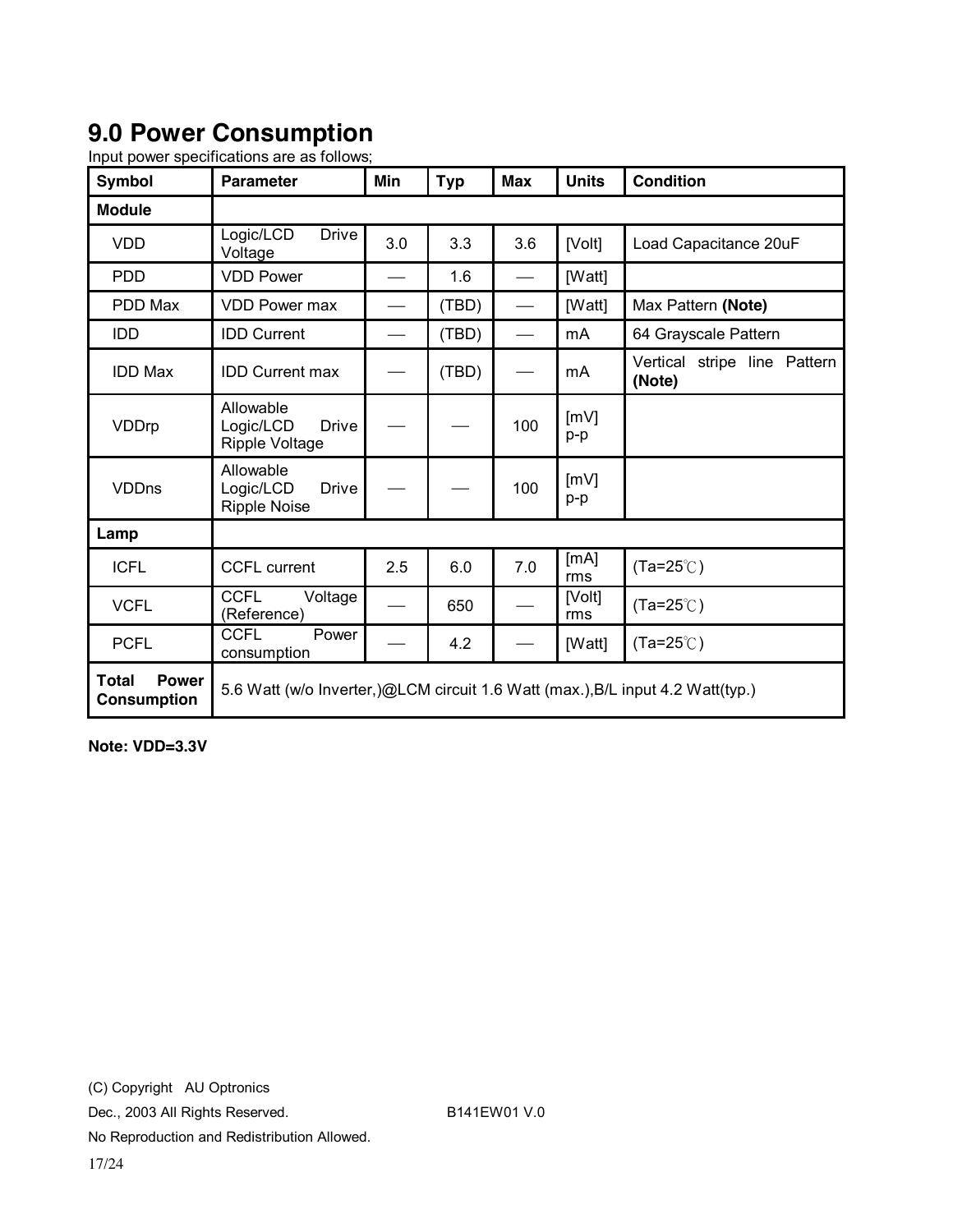## **10. Power ON/OFF Sequence**

VDD power and lamp on/off sequence is as follows. Interface signals are also shown in the chart. Signals from any system shall be Hi-Z state or low level when VDD is off.

Sequence of Power-on/off and signal-on/off



Apply the lamp voltage within the LCD operating range. When the backlight turns on before the LCD operation or the LCD turns off before the backlight turns off, the display may momentarily become abnormal.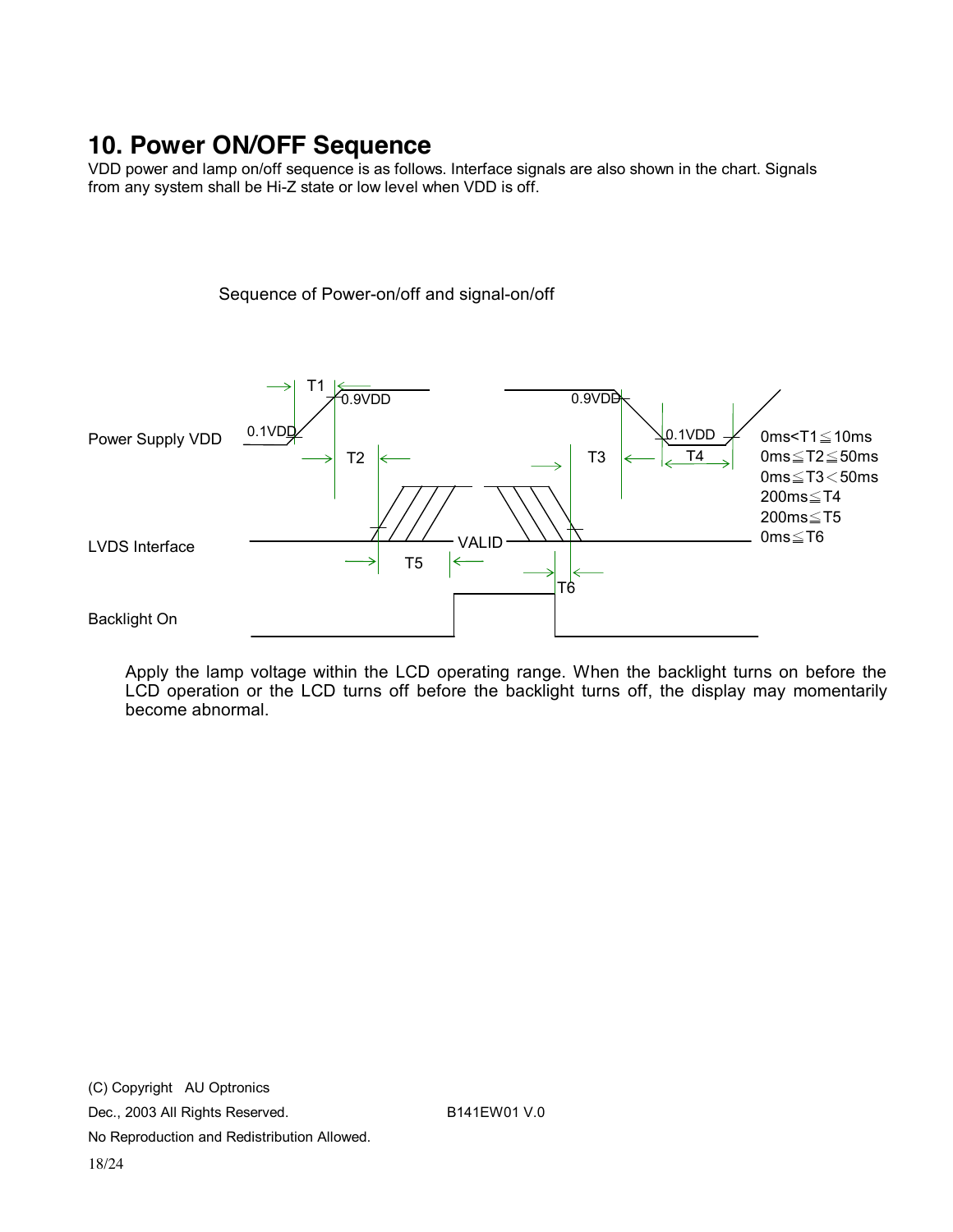# **11.0 Reliability /Safety Requirement**

## **11.1 Reliability Test Conditions**

| <b>Items</b>                      | <b>Required Condition</b>                                                                                                    |
|-----------------------------------|------------------------------------------------------------------------------------------------------------------------------|
| <b>Temperature Humidity Bias</b>  | 40℃/90%,250Hr                                                                                                                |
| <b>High Temperature Operation</b> | 50℃/20%,250Hr                                                                                                                |
| Low Temperature Operation         | $0^{\circ}$ C, 250Hr                                                                                                         |
| Continuous Life                   | 25°C, 300 hours                                                                                                              |
| On/Off Test                       | ON/30 sec. OFF/30sec., 30,000 cycles                                                                                         |
| <b>Hot Storage</b>                | 65℃/20% RH ,250 hours                                                                                                        |
| Cold Storage                      | -25℃/50% RH ,240 hours                                                                                                       |
| <b>Thermal Shock Test</b>         | -25°C/30 min ,65°C/30 min 300 cycles                                                                                         |
| <b>Hot Start Test</b>             | 50°C/1 Hr min. Power on/off per 5 minutes, 5 times                                                                           |
| <b>Cold Start Test</b>            | $0^{\circ}$ C/1 Hr min. Power on/off per 5 minutes, 5 times                                                                  |
| Shock Test (Non-Operating)        | 220G, 2ms, Half-sine wave, 1 times                                                                                           |
| Vibration Test (Non-Operating)    | Sinusoidal vibration, 1.5G zero-to-peak, 10 to 500<br>Hz, 0.5 octave/minute in each of three mutually<br>perpendicular axes. |
| <b>ESD</b>                        | Contact: operation $\pm$ 8KV / non-operation $\pm$ 10KV<br>Air: operation ±15KV / non-operation ±20KV                        |
| <b>Altitude Test</b>              | 0~14000 ft / operation / Ramp 2000ft/min.<br>0~40000 ft / non-operation / Ramp 2000ft/min.                                   |
| Maximum Side Mount Torque         | $2.5$ kgf.cm.                                                                                                                |

CCFL Life: 15,000 hours minimum

MTBF(Excluding the CCFL) : 30,000 hours with a confidence level 90%

### **11.2 Safety**

UL1950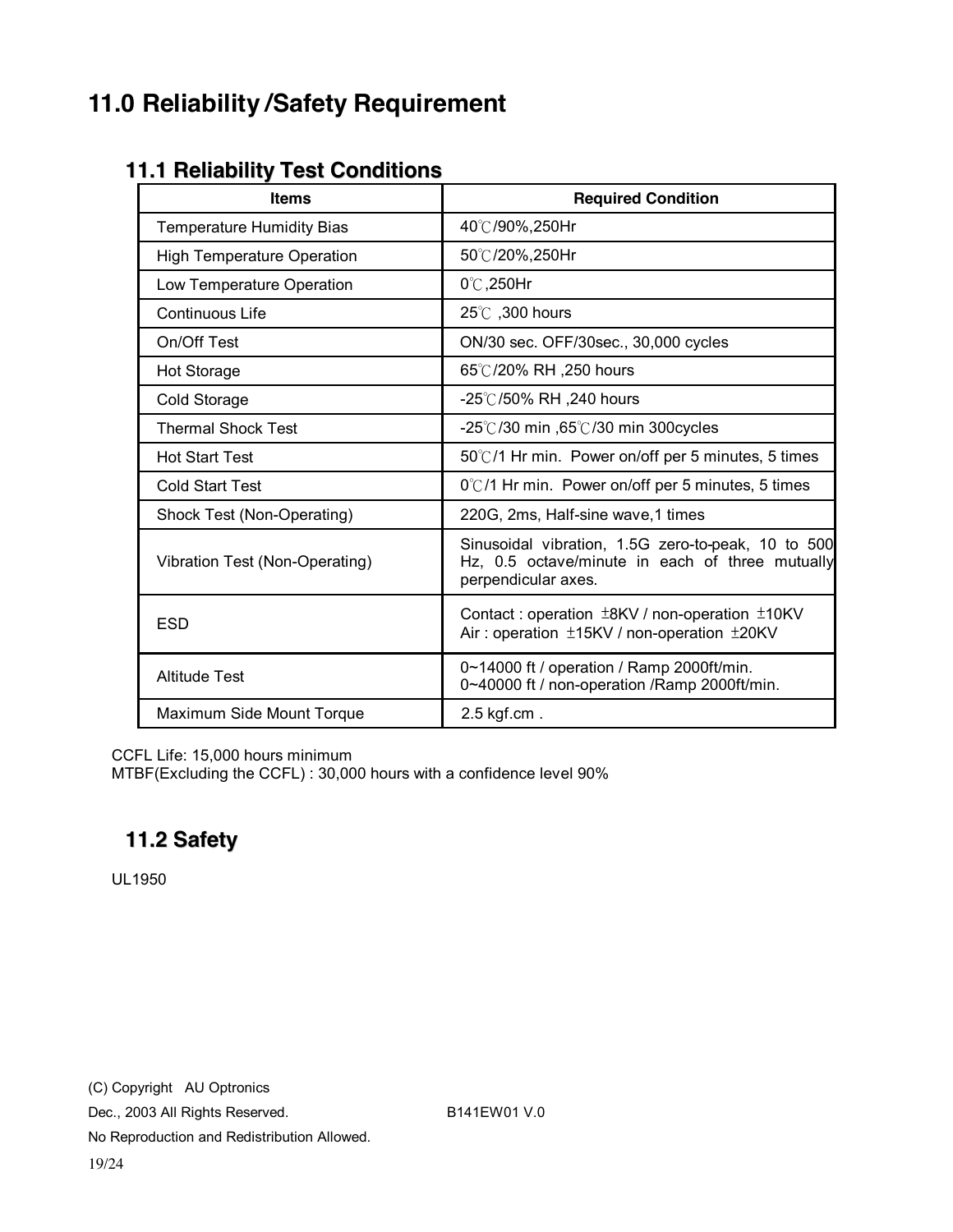12.0 Packing dimension TBD.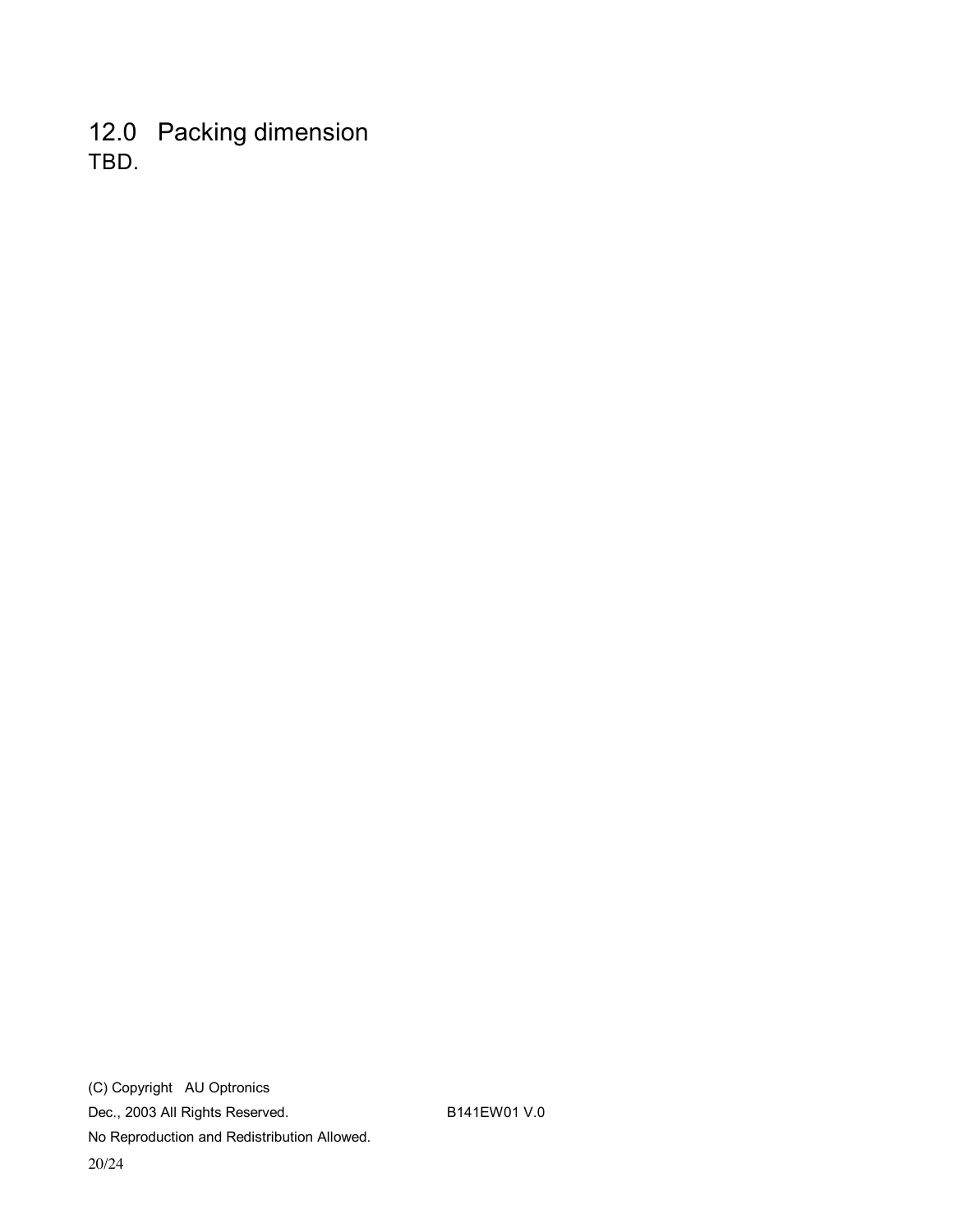## **13.0 Mechanical Characteristics**

**13.1 LCM Outline dimension (Front View)**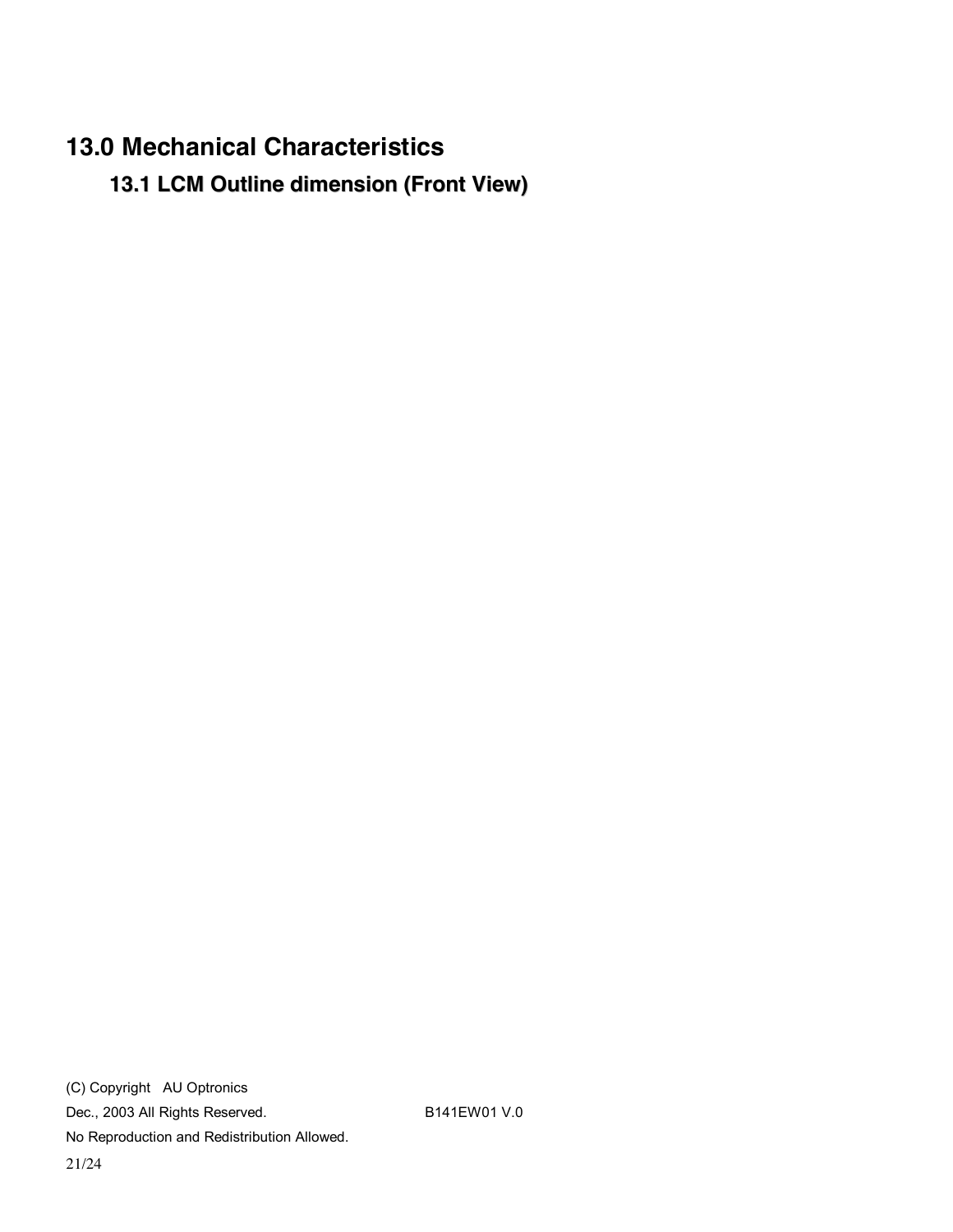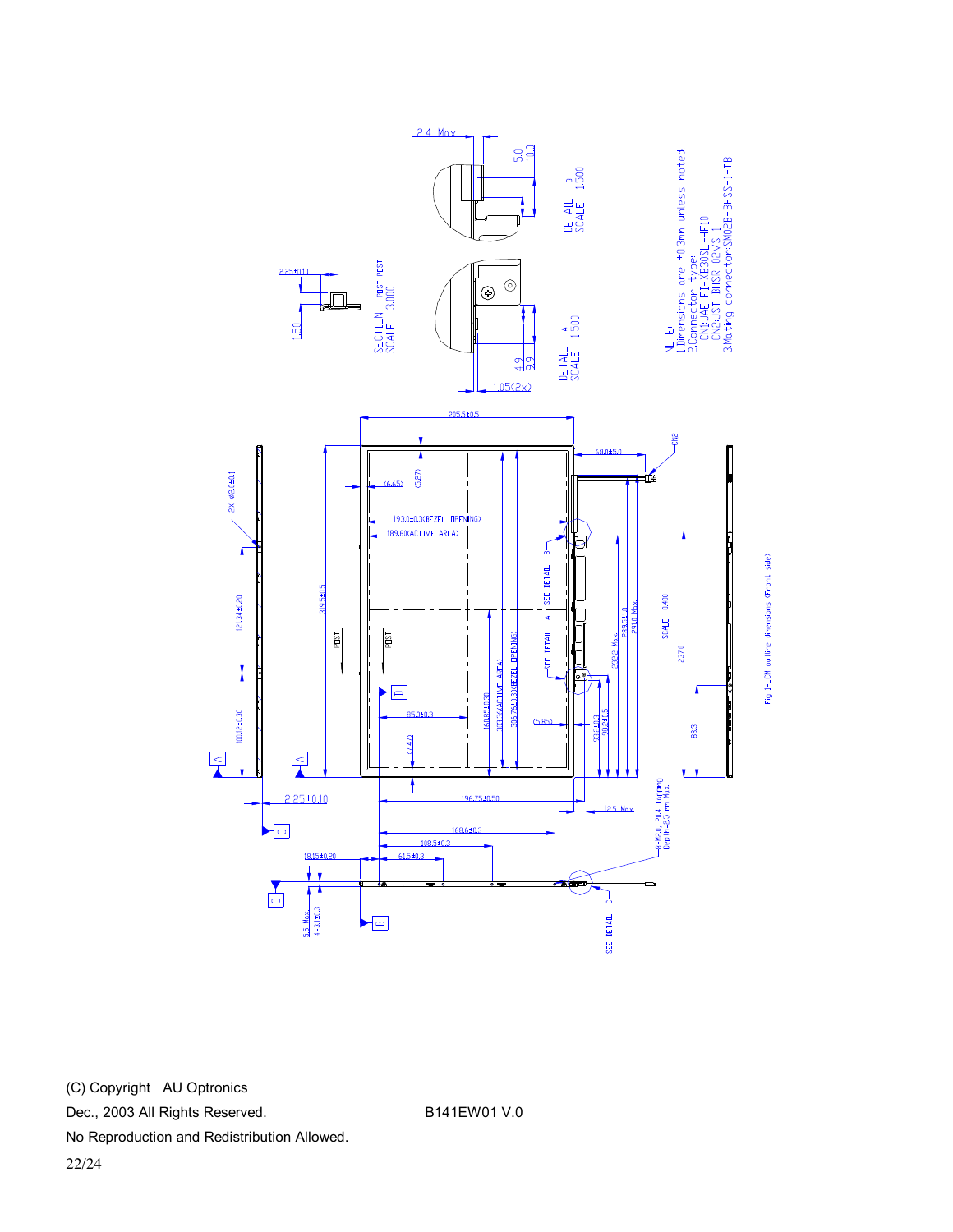# **13.2 LCM Outline Dimension (Rear View)**